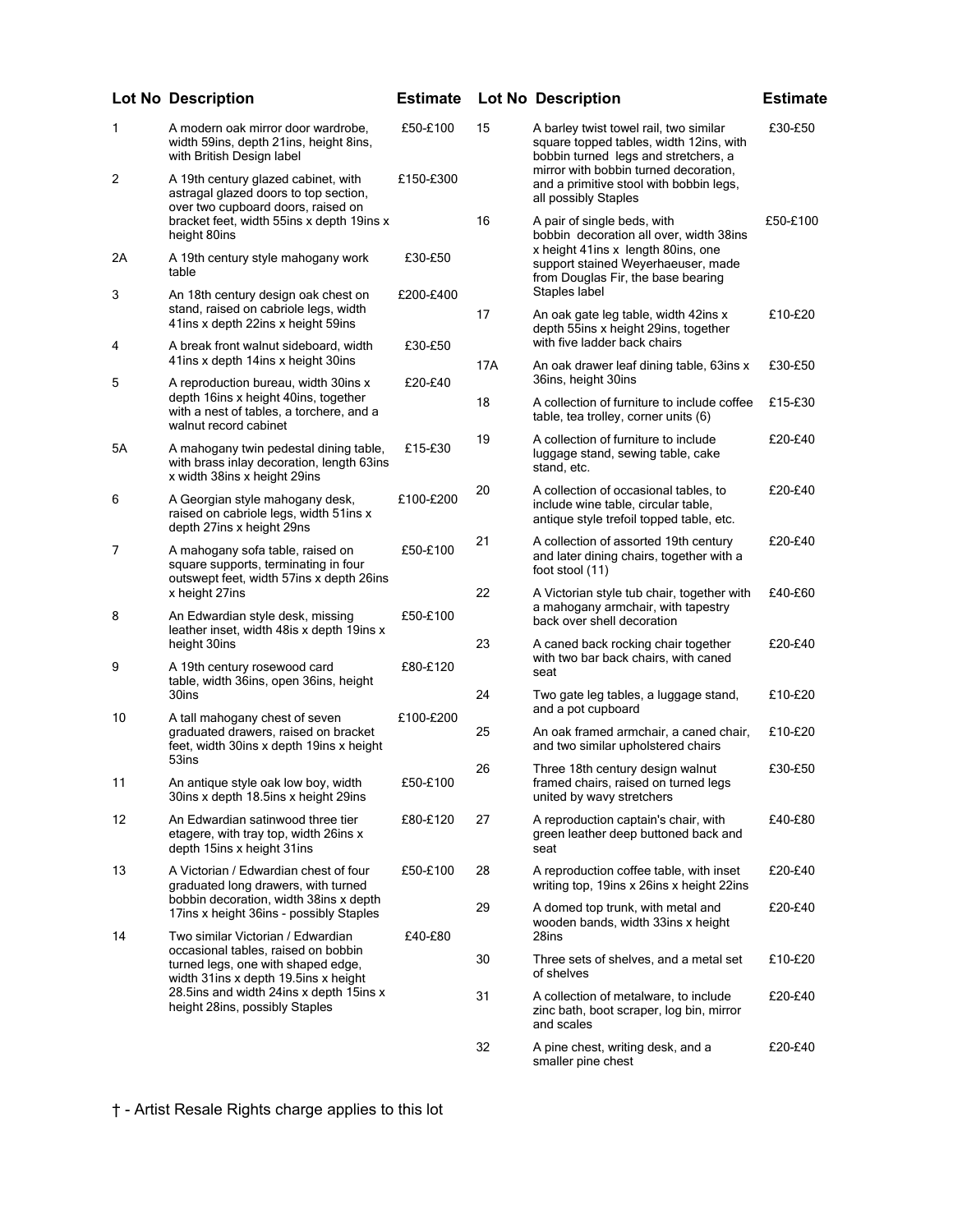|    | <b>Lot No Description</b>                                                                                                                                   | <b>Estimate</b> |     | <b>Lot No Description</b>                                                                                                                                          | <b>Estimate</b> |                                                                                                                                                                  |  |
|----|-------------------------------------------------------------------------------------------------------------------------------------------------------------|-----------------|-----|--------------------------------------------------------------------------------------------------------------------------------------------------------------------|-----------------|------------------------------------------------------------------------------------------------------------------------------------------------------------------|--|
| 33 | A joint stool, cake stand, table, and<br>another stool                                                                                                      | £10-£20         | 53  | A mahogany circular topped tripod<br>table, diameter 23ins, together with a                                                                                        | £10-£20         |                                                                                                                                                                  |  |
| 34 | A collection of trunks, luggage, baskets,<br>etc                                                                                                            | £10-£20         |     | Sutherland table, a towel rail and a card<br>table                                                                                                                 |                 |                                                                                                                                                                  |  |
| 35 | A 19th century oak tripod table,<br>diameter 30.5ins x height 28ins                                                                                         | £20-£40         | 54  | A mahogany waterfall set of shelves,<br>width 25ins x height 31ins                                                                                                 | £15-£30         |                                                                                                                                                                  |  |
| 36 | A larg (144 bottle) wrought iron wine<br>rack, possibly 19th century                                                                                        | £200-£400       | 55  | A gypsy cricket / occasional table,<br>raised on three barley twist legs, height<br>24ins                                                                          | £20-£40         |                                                                                                                                                                  |  |
| 37 | An antique oak mule chest, width<br>56.5ins x depth 20.5ins x height 36ins                                                                                  | £80-£120        | 56  | A bamboo occasional table, raised on<br>four legs, united by a plant shelf below,                                                                                  | £20-£40         |                                                                                                                                                                  |  |
| 38 | Four chairs, to include deep buttoned<br>chair with labels, two upholstered<br>armchairs with fire labels, and an open<br>armchair                          | £10-£20         | 57  | 18ins x 26ins x height 29.5ins<br>An Edwardian dressing table, with line<br>cross beaded decoration, width 42ins x<br>depth 21ins x height 64ins                   | £15-£30         |                                                                                                                                                                  |  |
| 39 | A set of four 19th century mahogany<br>dining chairs, with stuff over seats                                                                                 | £10-£20         | 58  | A G Plan style extending dining table,<br>with two leaves, max length 106ins x                                                                                     | £10-£30         |                                                                                                                                                                  |  |
| 40 | A set of four Edwardian chairs, with<br>inlaid decoration, together with three<br>chairs                                                                    | £20-£40         |     | width 39ins x height 29ins, together with<br>a chest of five drawers, width 30ins x<br>depth 18is x height 42ins, a painted<br>dressing table, and a white painted |                 |                                                                                                                                                                  |  |
| 41 | A set of six $(4 + 2)$ , reproduction dining<br>chairs, with labels, together with two<br>caned chairs and a rocking chair                                  | £10-£20         | 59  | table<br>An Edwardian mahogany desk, with                                                                                                                          | £100-£200       |                                                                                                                                                                  |  |
| 42 | A pine kitchen table, 28ins x 49ins x<br>height 29ins                                                                                                       | £15-£30         |     | leather top, line inlay and cross beaded<br>decoration, width 54ins x depth 27.5ins<br>x height 30ins                                                              |                 |                                                                                                                                                                  |  |
| 43 | An Edwardian mahogany chest of<br>drawers, with cross banded decoration,<br>having four graduated drawers, raised<br>on bracket feet, width 29.5ins x depth | £20-£40         | 60  | An antique elm box / chest, width<br>40.5ins x depth 18.5ins x height<br>16.5ins, with brass carrying handles                                                      | £80-£120        |                                                                                                                                                                  |  |
| 44 | 18is x height 36ins<br>An oak serving table, fitted with three                                                                                              | £30-£50         | 60A | An Antique oak mule chest, with<br>panelled front over two dummy<br>drawers, 57ins x 20ins, height 29ins                                                           | £50-£100        |                                                                                                                                                                  |  |
|    | short drawers, raised on turned legs,<br>width 46ins x depth 16.5ins x height<br>30ins                                                                      |                 | 60B | An oak bureau                                                                                                                                                      | £5-£10          |                                                                                                                                                                  |  |
| 45 | A 19th century mahogany side table,<br>fitted with one short drawers, width<br>35ins x depth 17ins x height 28ins                                           | £30-£50         | 61  | An antique elm box / chest, with<br>rising lid, width 36.5ins x depth 18ins x<br>height 17.5ins                                                                    | £60-£100        |                                                                                                                                                                  |  |
| 46 | A mahogany centre table, raised on<br>turned legs, united by a stretcher, 36ins                                                                             | £30-£50         | 62  | A pair of reproduction bookshelves,<br>width 29ins x height 73.5ins                                                                                                | £10-£20         |                                                                                                                                                                  |  |
| 47 | x 21ins x height 29ins<br>A set of seven $(6 + 1)$ , oak country style £100-£200<br>dining chairs, with spindle backs                                       |                 | 63  | An Edwardian oak twin pedestal desk,<br>the superstructure fitted with two<br>cupboard doors, having carved<br>decoration of fish, with central shelves,           | £150-£300       |                                                                                                                                                                  |  |
| 48 | An antique oak gate leg dining table,<br>width 62ins x length 48ins x height<br>29ins                                                                       | £100-£200       |     |                                                                                                                                                                    |                 | and two small drawers below, over<br>three drawers and two cupboard doors<br>with carved decoration either side of the<br>knee hole, width 50ins x depth 23ins x |  |
| 49 | A Windsor armchair, with pierced splat<br>and spindles, raised on turned legs,<br>united by stretchers, together with a cut<br>down Windsor armchair        | £80-£120        | 63A | height 55ins,<br>A 19th century mahogany swing frame<br>dressing table mirror, on shaped                                                                           | £10-£20         |                                                                                                                                                                  |  |
| 50 | A set of four kitchen chairs                                                                                                                                | £10-£20         | 63B | supports and base                                                                                                                                                  | £10-£20         |                                                                                                                                                                  |  |
| 51 | A child's Windsor armchair / tub chair,<br>with pierced central splat                                                                                       | £20-£40         |     | A 19th century brass fender, with<br>column supports and mesh spark<br>guard, width 54.5ins x depth 12ins x<br>height 12ins                                        |                 |                                                                                                                                                                  |  |
| 52 | A 19th century burr walnut oval loo<br>table, raised on a turned column,<br>terminating in four outswept feet, 54ins<br>x 42ins x height 27.5ins            | £150-£300       | 64  | An early 19th century mahogany<br>bureau, raised on four canted legs, with<br>tulip decoration, width 33ins x depth<br>19ins x height 40ins                        | £50-£100        |                                                                                                                                                                  |  |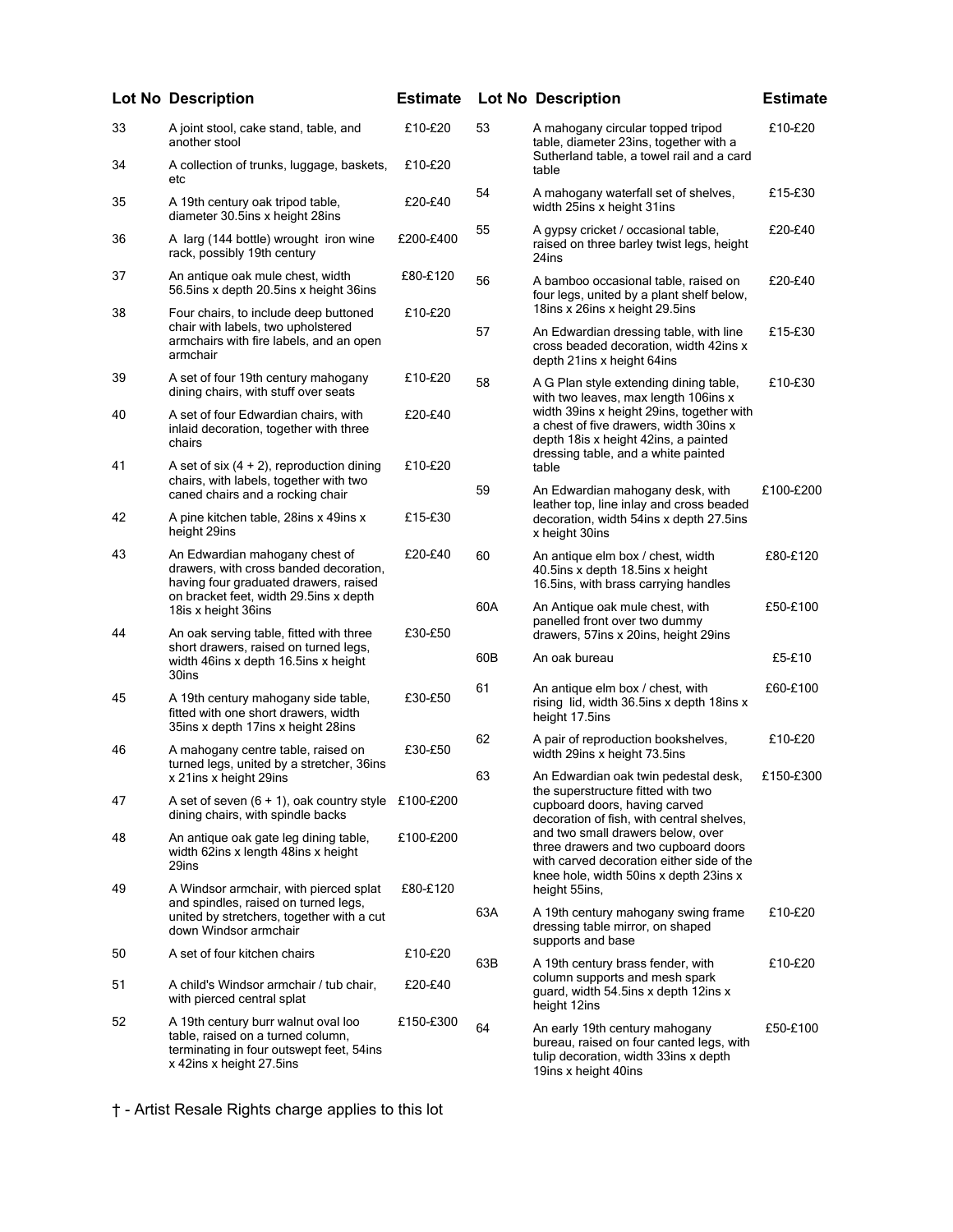|     | <b>Lot No Description</b>                                                                                                                                                                              |           |    | <b>Estimate Lot No Description</b>                                                                                                    | <b>Estimate</b> |
|-----|--------------------------------------------------------------------------------------------------------------------------------------------------------------------------------------------------------|-----------|----|---------------------------------------------------------------------------------------------------------------------------------------|-----------------|
| 65  | A 19th century Pembroke table, width<br>32ins x depth 39ins x height 26ins,<br>together with a 19th century mahogany<br>side table, fitted with a long drawer,<br>width 36.5ins x depth 18ins x height | £30-£50   | 77 | An Edwardian mahogany bed frame,<br>width 55ins x max height 56ins x length<br>74ins, together with a modern pine<br>single bed frame | £20-£40         |
|     | 28.5ins                                                                                                                                                                                                |           | 78 | Three 19th century style chairs, to<br>include a Regency style armchair                                                               | £20-£40         |
| 65A | A yew wood tray top coffee table                                                                                                                                                                       | £20-£40   | 79 | Four white painted garden chairs,<br>together with two reclining garden                                                               | £10-£30         |
| 66  | A 19th century mahogany breakfast<br>table, 51ins x 36ins x height 29ins                                                                                                                               | £40-£80   |    | chairs and an extending metal table                                                                                                   |                 |
| 67  | A 19th century rosewood pole screen,<br>together with a 19th century /                                                                                                                                 | £30-£50   | 80 | J W Ross Perrin, oil on board, still life of £100-£200<br>roses in a pitcher, 20ins x 14ins                                           |                 |
| 67A | Edwardian jardiniere<br>An Edwardian walnut canterbury                                                                                                                                                 | £50-£100  | 81 | Frank Sherwin, watercolour, figure<br>seated by a river under a tree, 12ins x<br>16ins                                                | £50-£100        |
| 68  | A Georgian oak chest of two short<br>drawers over three long drawers, raised                                                                                                                           | £80-£120  | 82 | Pastel, portrait of a child, 18ins x<br>$15.5$ ins                                                                                    | £80-£120        |
| 69  | on bracket feet, width 39ins x depth<br>30ins x height 38ins                                                                                                                                           | £40-£80   | 83 | Gwenny Griffiths 1927, pastel and<br>crayon portrait of a young woman,<br>16.5ins $x$ 12ins                                           | £30-£50         |
|     | A 19th century mahogany commode,<br>width 25ins x depth 17ins x height<br>27ins, together with a mahogany<br>octagonal topped occasional table.<br>width 24ins x height 19ins                          |           | 84 | 19th century mahogany wall clock, with<br>circular enamel dial and Roman<br>numerals                                                  | £50-£100        |
| 70  | A Georgian oak chest of two short over<br>three long drawers, raised on bracket                                                                                                                        | £100-£200 | 85 | A 19th century Viennese regulator style<br>wall clock                                                                                 | £50-£100        |
| 70A | feet, width 39ins x depth 19ins x height<br>36ins<br>An Edwardian mirror door wardrobe,                                                                                                                | £10-£20   | 86 | The Environs of Dublin, a coloured<br>map, 10.5ins x 14ins, together with The<br>Century Atlas Europe map, 11ins x                    | £40-£80         |
|     | with carved decoration, width 47ins x<br>height 83ins, together with a<br>matching oak dressing table, width<br>42ins x depth 19ins x height 68ins                                                     |           | 87 | 15ins<br>A New and Accurate Map of Europe,<br>drawn from the best authorities by<br>Thomas Bowen 1777, 13.5ins x 17ins                | £80-£120        |
| 71  | A 19th century burr walnut glazed<br>cabinet, with ivory inlaid decoration, and                                                                                                                        | £200-£400 | 88 | G V Arnold, pair of oil on canvas,<br>Eastern street scenes, 9.5 ins x 6.5 ins                                                        | £40-£80         |
|     | ormolu mounts, the glazed doors<br>opening to reveal fitted shelves, width<br>49ins x depth 13.5ins x height 43ins                                                                                     |           | 89 | Two Christopher Hughes framed plates,<br>decorated with birds of prey, diameter<br>8.5ins                                             | £10-£20         |
| 72  | A pair of mahogany sidetables, fitted<br>with a drawer, 19ins x 12.5ins, height                                                                                                                        | £40-£80   | 90 | L Gouhas 1971, acrylic, hunters<br>returning with game, 12ins x 13ins                                                                 | £30-£50         |
|     | 28ins, together with a 19th century<br>mahogany corner washstand                                                                                                                                       |           | 91 | A Royal Worcester circular wall plate,                                                                                                | £30-£50         |
| 73  | A 19th century mahogany bow fronted<br>corner cupboard, width 19ins x depth<br>19ins x height 42.5ins                                                                                                  | £20-£40   |    | decorated with flowers, the reverse<br>inscribed M C Jollin, diameter 14ins -<br>Scratches to painted edge but                        |                 |
| 74  | An antique oak plate rack, width 52ins x<br>height 48ins                                                                                                                                               | £30-£50   | 92 | otherwise ok<br>R Cartwright, oil on board, horse in front<br>of farmstead, 13.5ins x 17.5ins                                         | £20-£40         |
| 75  | An antique oak plate rack, width 44.5ins<br>x height 46ins                                                                                                                                             | £30-£50   | 93 | Watercolour, snow capped mountain in                                                                                                  | £20-£40         |
| 75A | A standard lamp, raised on a reeded<br>column, possibly converted post from a<br>bed                                                                                                                   | £30-£50   | 94 | a a landscape, 5ins x 11.25ins<br>J Morris, two watercolours, track<br>leading towards buildings, and figures                         | £40-£60         |
| 75B | An Eastern design standard lamp, with<br>carved decoration                                                                                                                                             | £10-£20   |    | in a lane, 8ins x 11ins and 6.25ins x<br>9.5ins                                                                                       |                 |
| 76  | A 19th century mahogany tilt top tripod<br>table, 28ins x 17ins x height 28ins                                                                                                                         | £20-£40   | 95 | J Macpherson, watercolour, cattle<br>watering in a wooded meadow, 6.25ins<br>$x$ 9.5ins                                               | £40-£60         |
|     |                                                                                                                                                                                                        |           | 96 | Pair of J Macpherson, cattle in a field,<br>and figure driving sheep, 7.5ins x 5ins                                                   | £50-£100        |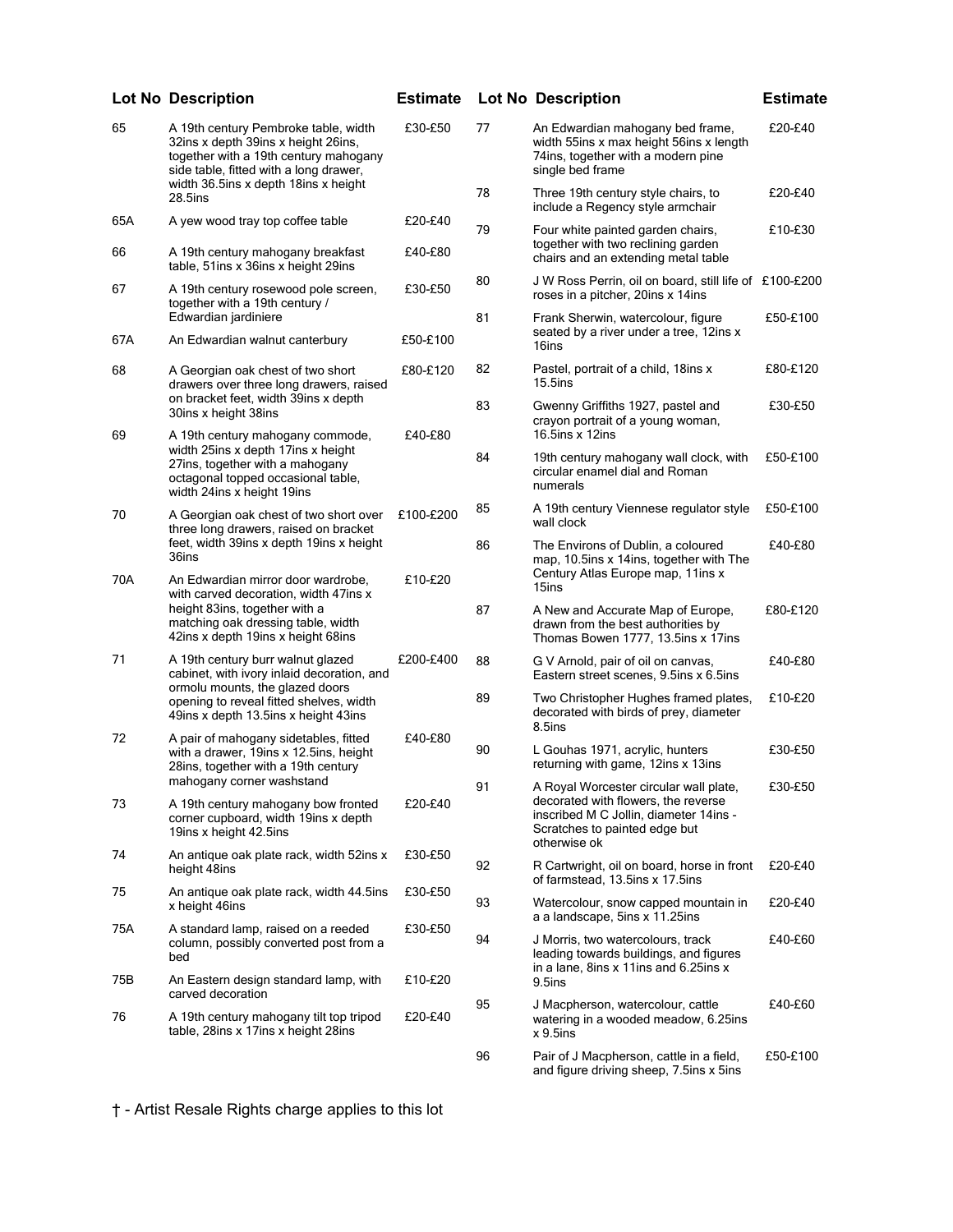|     | <b>Lot No Description</b>                                                                                             | <b>Estimate</b> |     | <b>Lot No Description</b>                                                                                               | <b>Estimate</b> |
|-----|-----------------------------------------------------------------------------------------------------------------------|-----------------|-----|-------------------------------------------------------------------------------------------------------------------------|-----------------|
| 97  | J Macpherson, watercolour, cattle in a<br>river meadow, 11ins x 14ins                                                 | £40-£60         | 122 | A Derby tazza, and another shaped<br>dish decorated in the Harrow pattern                                               | £20-£40         |
| 98  | Lambson, oil on board, marine scene,<br>13.5ins x 11.25ins                                                            | £15-£30         | 123 | A Royal Worcester blush ivory flat back<br>jug, and a gilded ivory flat back jug                                        | £20-£40         |
| 99  | Framed map of Worcestershire, with<br>vignettes                                                                       | £20-£40         | 124 | Three Royal Worcester small blush<br>ivory dishes, and two gilded ivory leaf<br>dishes                                  | £30-£50         |
| 100 | Three Watcombe pottery spill vases<br>decorated with sailing vessels, and one<br>other                                | £20-£40         | 125 | A Royal Worcester gilded ivory vase,<br>and a posy vase                                                                 | £30-£50         |
| 101 | Three Torquay ware tea pots, and two<br>jugs                                                                          | £20-£40         | 126 | A Royal Worcester blush ivory cup and<br>saucer, together with a miniature                                              | £30-£50         |
| 102 | Collection of Torquay ware, to include<br>over size tea cup and saucer, covered<br>pot, two dishes and a crimped vase | £30-£50         | 127 | example, a side plate, and a cup and<br>saucer decorated in shot silk colours<br>A Royal Worcester blush ivory pot      | £40-£80         |
| 103 | Royal Watcombe Pottery advertising<br>sign, together with 13 other pieces                                             | £60-£100        |     | pourri, lacking inner cover, a gilded<br>example lacking outer cover, two<br>quarter lobed vases and another            |                 |
| 104 | Three pieces of Torquay ware, two<br>jardinières and a tray                                                           | £20-£40         | 128 | A porcelain model of Larry the Lamb                                                                                     | £20-£40         |
| 105 | A five piece jazz band collection of<br>figures                                                                       | £15-£30         | 129 | A Clarice Cliff jam pot, bizarre range<br>decorated with crocuses, and one other                                        | £50-£100        |
| 106 | 13 Royal Worcester small size figures,<br>after Freda Doughty                                                         | £50-£100        | 130 | A pair of Murano ruby glass table lamps £100-£150                                                                       |                 |
| 107 | Three Royal Worcester figures,<br>Woodland Dance, Monday's Child, and                                                 | £20-£40         | 131 | A Hohner, 64 Chromonica, boxed                                                                                          | £40-£60         |
|     | another                                                                                                               |                 | 132 | A Royal Worcester gilded ivory<br>miniature cabinet cup and saucer,                                                     | £40-£80         |
| 108 | Two Royal Worcester figures, Joy, and<br>The Curtsy                                                                   | £20-£40         |     | together with another cup and saucer, a<br>blush ivory miniature loving cup, and a<br>continental cup and saucer        |                 |
| 109 | Five Royal Worcester figures of ladies                                                                                | £30-£50         | 133 | A Rye Pottery flat back figure of a                                                                                     | £20-£40         |
| 110 | Four various Royal Worcester figures                                                                                  | £20-£40         |     | farmer and a pig, together with two dog<br>figures and a vase                                                           |                 |
| 111 | A collection of reproduction Royal<br>Worcester jugs                                                                  | £20-£40         | 134 | A Locke and Co vase, decorated with<br>an Asiatic pheasant by Lewis                                                     | £20-£40         |
| 112 | A Royal Worcester blush ivory tray,<br>decorated with flowers                                                         | £15-£30         | 135 | A Locke and Co vase, decorated with a<br>swan                                                                           | £20-£40         |
| 113 | A Royal Worcester blush ivory ribbed<br>vase, together with a similar pot                                             | £15-£30         | 136 | A Locke and Co vase, decorated with a<br>finch in blossom, by Wall                                                      | £20-£40         |
| 114 | A Royal Worcester blush ivory urn,<br>decorated with flowers                                                          | £30-£50         | 137 | A Royal Worcester cigarette box,<br>decorated all around with hand painted                                              | £80-£120        |
| 115 | Four small Royal Worcester blush ivory<br>posy vases, decorated with flowers                                          | £30-£50         |     | fruit by Roberts, height 2.5ins - Good<br>condition                                                                     |                 |
| 116 | Two Royal Worcester figures of ladies                                                                                 | £10-£20         | 138 | A Royal Worcester vase, decorated half £100-£200<br>round with hand painted fruit, by J                                 |                 |
| 117 | A pair of Royal Worcester turquoise<br>ribbon wall brackets                                                           | £50-£100        |     | Smith, shape number 2491, height 4ins<br>- Good condition                                                               |                 |
| 118 | Two Royal Worcester gilded ivory<br>vases, one restored                                                               | £30-£50         | 139 | Royal Worcester blushed ivory figure of<br>John Bull, height 6.5ins - Small chip to<br>hat and minor rubbing to gilding | £20-£40         |
| 119 | Two Royal Worcester blush ivory vases                                                                                 | £20-£40         | 140 | A Royal Worcester blush ivory coral                                                                                     | £20-£40         |
| 120 | Five Royal Worcester miniature blush                                                                                  | £40-£80         | 141 | vase                                                                                                                    |                 |
|     | ivory mugs and loving cups, decorated<br>with birds and flowers                                                       |                 |     | A Royal Worcester blush ivory twin<br>mask vase, and a small well bucket<br>vase                                        | £20-£40         |
| 121 | A Royal Worcester blush ivory cache<br>pot, and a vase decorated with flowers                                         | £30-£50         | 142 | Two Coalport covered vases, decorated<br>with fruit                                                                     | £50-£100        |
|     |                                                                                                                       |                 |     |                                                                                                                         |                 |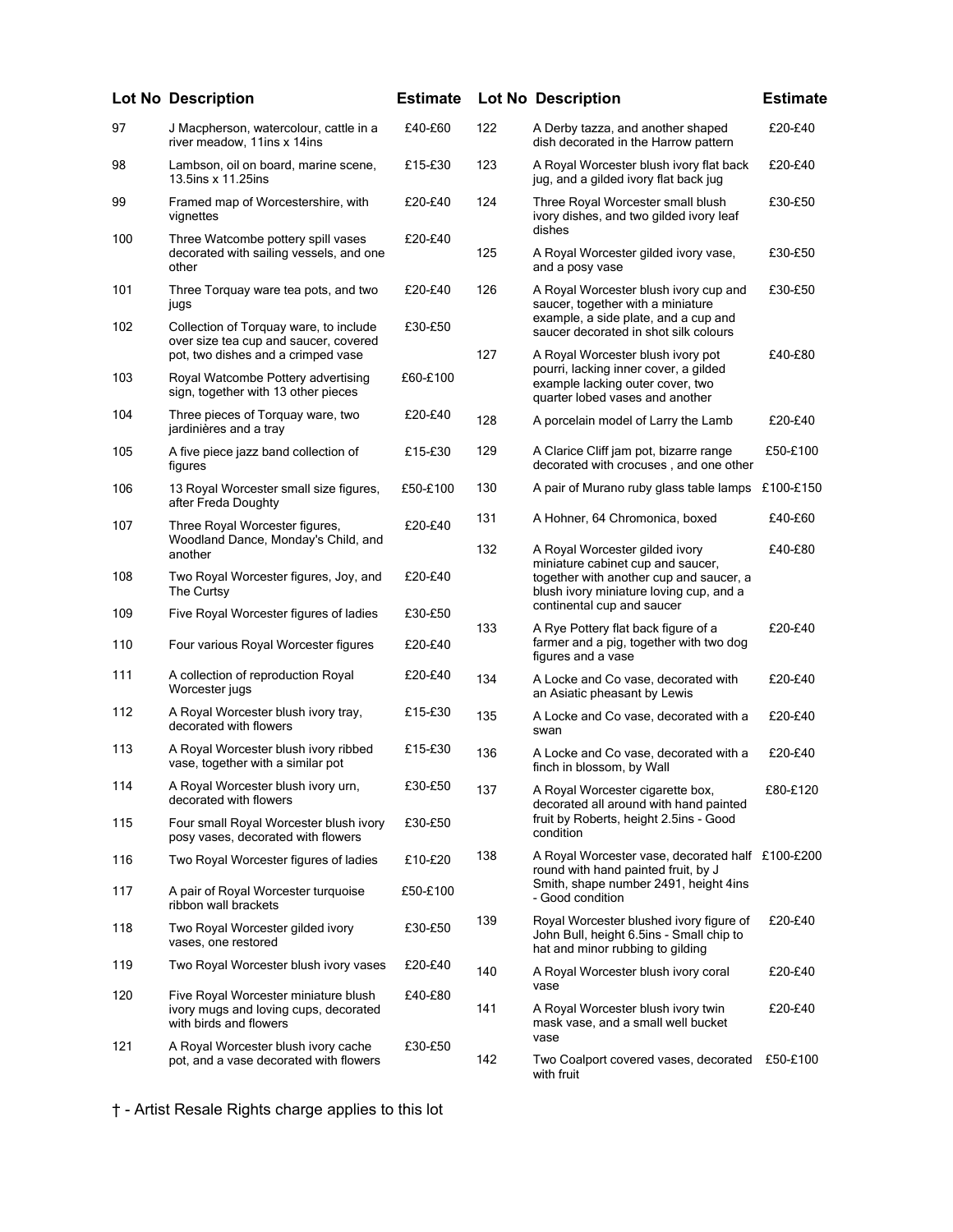|     | <b>Lot No Description</b>                                                                             | <b>Estimate</b> |     | <b>Lot No Description</b>                                                                                                   | <b>Estimate</b> |
|-----|-------------------------------------------------------------------------------------------------------|-----------------|-----|-----------------------------------------------------------------------------------------------------------------------------|-----------------|
| 143 | Four Royal Worcester plates, decorated<br>with flowers                                                | £20-£40         | 167 | A Royal Worcester plate, decorated<br>with roses by M Hunt, cracked,                                                        | £20-£40         |
| 144 | Five Royal Worcester plaques,<br>decorated with flowers, (four unmarked)                              | £20-£40         |     | diameter 10.5ins, together with another<br>Royal Worcester plate decorated with<br>fruit by H Price, diameter 9ins and four |                 |
| 145 | A Punch and Judy money box                                                                            | £20-£40         |     | other Royal Worcester plates decorated<br>with flowers                                                                      |                 |
| 146 | A Royal Worcester woodpecker model,<br>and various other marked and<br>unmarked Royal Worcester birds | £20-£40         | 168 | Three African (Tanzanian) vessels                                                                                           | £40-£80         |
| 147 | A bronze and porcelain figure of a<br>bullfinch                                                       | £20-£40         | 169 | A stereoscope viewer, and large<br>quantity of cards                                                                        | £100-£150       |
| 148 | Three Royal Worcester figures of girls                                                                | £20-£40         | 170 | A Boosey and Hawkes cornet, cased                                                                                           | £50-£100        |
| 149 | Four Royal Worcester snuffers, and a                                                                  | £20-£40         | 171 | Six Spode green and gilt coffee cans<br>and saucers                                                                         | £20-£40         |
| 150 | Ruyckevelt study of a fish<br>A pair of Royal Worcester limited                                       | £50-£100        | 172 | A Spode part service, decorated in<br>green and gilts                                                                       | £30-£50         |
|     | edition Bob White quails, one badly<br>damaged                                                        |                 | 173 | A Royal Albert part service, Colleen<br>pattern                                                                             | £20-£40         |
| 151 | A gilt metal bracket clock                                                                            | £20-£40         | 174 | A 19th century style mantle clock<br>flanked by a figure, together with                                                     | £20-£40         |
| 152 | A green marble and gilt metal mantle<br>clock, surmounted by a finial                                 | £20-£40         |     | another                                                                                                                     |                 |
| 153 | Six Royal Worcester models of young                                                                   | £20-£40         | 175 | Two plush teddy bears                                                                                                       | £20-£40         |
| 154 | girls<br>A miniature five piece silver tea set                                                        | £80-£120        | 176 | Hetty McGowen, portrait of a young boy                                                                                      | £20-£40         |
|     |                                                                                                       |                 | 177 | A painted silhouette on glass                                                                                               | £10-£20         |
| 155 | A continental white metal covered patch £100-£150<br>box, and another, possibly Dutch                 |                 | 178 | Six Danish coffee cans and saucers                                                                                          | £30-£50         |
| 156 | Two silver sugar casters, and an<br>octagonal shaped silver dish                                      | £50-£100        | 179 | A box of cameras and equipment                                                                                              | £40-£80         |
| 157 | A lozenge shaped silver patch box, salt,<br>spoon and sugar tongs                                     | £30-£50         | 180 | A box of cake decorations                                                                                                   | £5-£10          |
| 158 | Cold painted model of a Manchester<br>terrier, together with a stone model of a                       | £20-£40         | 181 | A quantity of decorative china                                                                                              | £10-£20         |
|     | dog                                                                                                   |                 | 182 | Holloway, pair, oil on board, flowers                                                                                       | £20-£40         |
| 159 | A gilt photograph frame, in the shape of<br>an easel                                                  | £10-£20         | 183 | A vesta case, together with various<br>lapel badges                                                                         | £10-£20         |
| 160 | Four Royal Worcester Dorothy Doughty<br>bird plates, and two others                                   | £20-£40         | 184 | A white metal mounted stag horn whip                                                                                        | £30-£50         |
| 161 | A pair of Sevres style continental vases,<br>decorated with panels of figures                         | £50-£100        | 185 | An Indian mask together with an African<br>tribal mask                                                                      | £50-£100        |
| 162 | Two Winstanley cats, af                                                                               | £40-£80         | 186 | A collection of 8 various Royal<br>Worcester figures                                                                        | £30-£50         |
| 163 | A quantity of character jugs, and others                                                              | £30-£50         | 187 | A collection of 8 white glazed Art Deco<br>style Royal Worcester figures                                                    | £30-£50         |
| 164 | Two boxes of assorted Royal Worcester<br>and other teaware                                            | £20-£40         | 188 | A Royal Crown Derby saucer dish, and<br>cream jug, in the 1128 Imari pattern,                                               | £30-£50         |
| 165 | An African mbira musical instrument                                                                   | £50-£100        |     | and one other                                                                                                               |                 |
| 166 | A suite of glasses, with etched                                                                       | £20-£40         | 189 | Seven various Royal Worcester figures                                                                                       | £30-£50         |
|     | decoration, two sets of six                                                                           |                 | 190 | Two Royal Worcester figures, after<br>Freda Doughty Children of the Nations,                                                | £20-£40         |

| 167 | A Royal Worcester plate, decorated<br>with roses by M Hunt, cracked,<br>diameter 10.5ins, together with another<br>Royal Worcester plate decorated with<br>fruit by H Price, diameter 9ins and four<br>other Royal Worcester plates decorated<br>with flowers | £20-£40   |
|-----|---------------------------------------------------------------------------------------------------------------------------------------------------------------------------------------------------------------------------------------------------------------|-----------|
| 168 | Three African (Tanzanian) vessels                                                                                                                                                                                                                             | £40-£80   |
| 169 | A stereoscope viewer, and large<br>quantity of cards                                                                                                                                                                                                          | £100-£150 |
| 170 | A Boosey and Hawkes cornet, cased                                                                                                                                                                                                                             | £50-£100  |
| 171 | Six Spode green and gilt coffee cans<br>and saucers                                                                                                                                                                                                           | £20-£40   |
| 172 | A Spode part service, decorated in<br>green and gilts                                                                                                                                                                                                         | £30-£50   |
| 173 | A Royal Albert part service, Colleen<br>pattern                                                                                                                                                                                                               | £20-£40   |
| 174 | A 19th century style mantle clock<br>flanked by a figure, together with<br>another                                                                                                                                                                            | £20-£40   |
| 175 | Two plush teddy bears                                                                                                                                                                                                                                         | £20-£40   |
| 176 | Hetty McGowen, portrait of a young boy                                                                                                                                                                                                                        | £20-£40   |
| 177 | A painted silhouette on glass                                                                                                                                                                                                                                 | £10-£20   |
| 178 | Six Danish coffee cans and saucers                                                                                                                                                                                                                            | £30-£50   |
| 179 | A box of cameras and equipment                                                                                                                                                                                                                                | £40-£80   |
| 180 | A box of cake decorations                                                                                                                                                                                                                                     | £5-£10    |
| 181 | A quantity of decorative china                                                                                                                                                                                                                                | £10-£20   |
| 182 | Holloway, pair, oil on board, flowers                                                                                                                                                                                                                         | £20-£40   |
| 183 | A vesta case, together with various<br>lapel badges                                                                                                                                                                                                           | £10-£20   |
| 184 | A white metal mounted stag horn whip                                                                                                                                                                                                                          | £30-£50   |
| 185 | An Indian mask together with an African<br>tribal mask                                                                                                                                                                                                        | £50-£100  |
| 186 | A collection of 8 various Royal<br>Worcester figures                                                                                                                                                                                                          | £30-£50   |
| 187 | A collection of 8 white glazed Art Deco<br>style Royal Worcester figures                                                                                                                                                                                      | £30-£50   |
| 188 | A Royal Crown Derby saucer dish, and<br>cream jug, in the 1128 Imari pattern,<br>and one other                                                                                                                                                                | £30-£50   |
| 189 | Seven various Royal Worcester figures                                                                                                                                                                                                                         | £30-£50   |
| 190 | Two Royal Worcester figures, after<br>Freda Doughty Children of the Nations,<br>India and China                                                                                                                                                               | £20-£40   |
| 191 | Three various Royal Worcester figures                                                                                                                                                                                                                         | £20-£40   |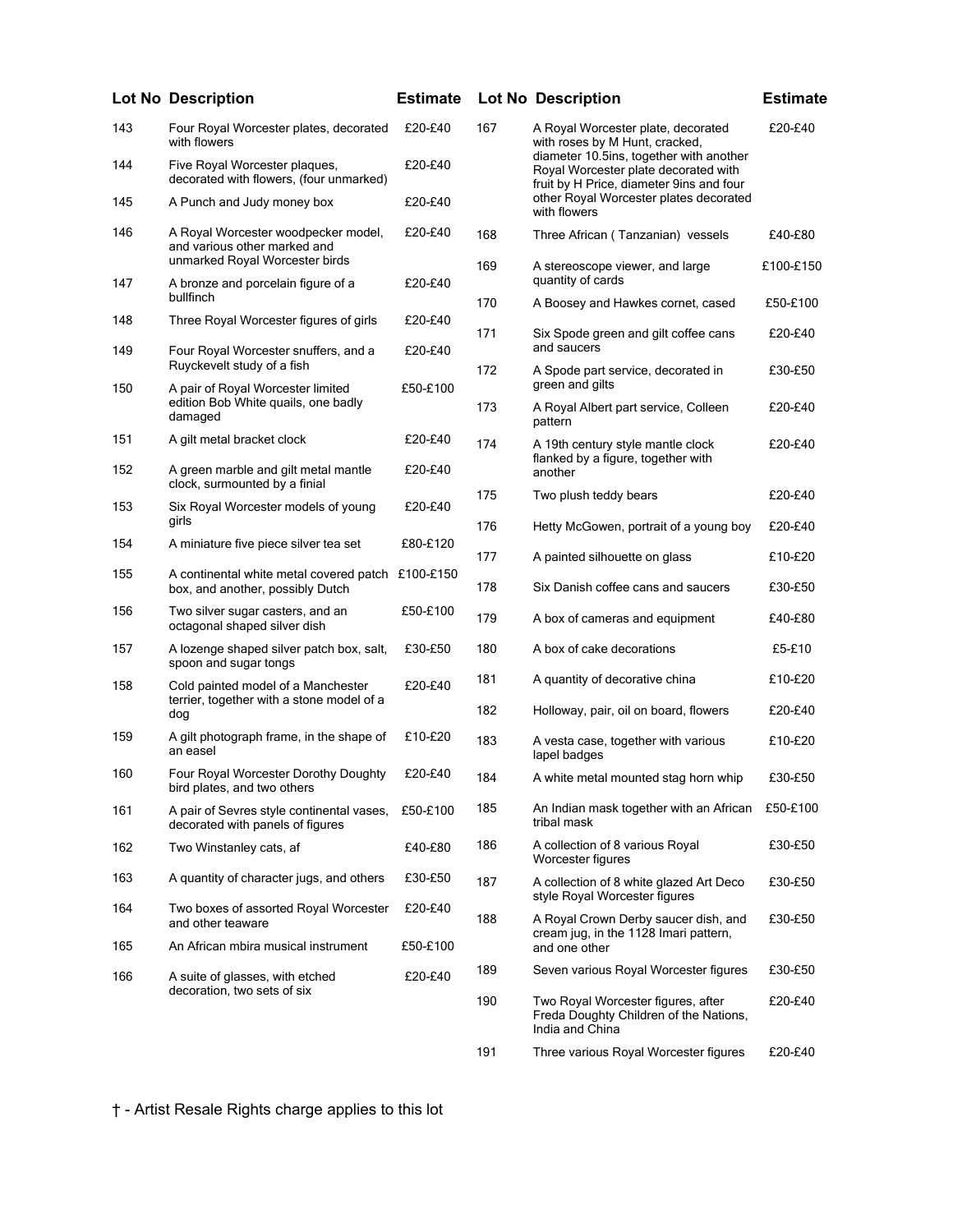|     | <b>Lot No Description</b>                                                                                             | <b>Estimate</b> |            | <b>Lot No Description</b>                                                                                          | <b>Estimate</b>    |
|-----|-----------------------------------------------------------------------------------------------------------------------|-----------------|------------|--------------------------------------------------------------------------------------------------------------------|--------------------|
| 192 | Two Royal Worcester figures, Alice and<br>Cecilia, together with one other                                            | £20-£40         | 215        | A quantity of Royal Worcester Royal<br>Collection dinner ware                                                      | £20-£40            |
| 193 | Two Royal Worcester figures, Victoria<br>and Destiny                                                                  | £20-£40         | 216        | Four Royal Doulton figures, to include<br>The Royal Governor's Cook                                                | £20-£40            |
| 194 | A quantity of ruby glass                                                                                              | £10-£20         | 217        | A pair of Japanese bronze vases,<br>decorated with fabulous birds                                                  | £80-£120           |
| 195 | A quantity of teaware                                                                                                 | £10-£20         | 218        | A travelling case of surgical needles, by                                                                          | £30-£50            |
| 196 | An 20th century gilt faced bracket clock,<br>Ansonia Clock Co, 8 Day                                                  | £40-£60         |            | Chas. F Thackery Ltd, Leeds and<br>London                                                                          |                    |
| 197 | A quantity of glass sculptures, together<br>with other Brierley glass pieces                                          | £20-£40         | 219<br>220 | Four various knives<br>A Royal Worcester vase, decorated                                                           | £20-£40<br>£20-£40 |
| 198 | Six Royal Worcester limited edition<br>snuffers, to include Connoisseur                                               | £30-£50         |            | with roses, together with two gilded<br>ivory plates                                                               |                    |
| 199 | examples<br>A WW1 death plaque, Henry Thomas                                                                          | £30-£50         | 221        | A Grainger's Worcester jug                                                                                         | £20-£40            |
| 200 | A Shorter planter, together with a vase                                                                               | £5-£10          | 222        | A quarter lobed Royal Worcester vase<br>decorated with roses                                                       | £20-£40            |
| 201 | A quantity of Royal Worcester and other                                                                               | £5-£10          | 223        | Seven Royal Worcester birds                                                                                        | £10-£30            |
| 202 | porcelain<br>Six Royal Worcester limited edition                                                                      | £30-£50         | 224        | An Art Nouveau style oak inlaid mantle<br>clock, with circular enamel dial                                         | £80-£120           |
|     | snuffers, to include Connoisseur<br>collection, etc.                                                                  |                 | 225        | A Beswick ram model                                                                                                | £10-£20            |
| 203 | A quantity of various Royal Worcester<br>and other blank figures, etc.                                                | £10-£30         | 226        | A silver pocket watch                                                                                              | £40-£60            |
| 204 | A collection of Royal Worcester boxed<br>items, to include patch boxes, ashtrays,                                     | £20-£40         | 227        | A Royal Worcester porcelain plaque,<br>decorated with a marine scene, signed                                       | £30-£50            |
| 205 | etc.<br>A box of various lady's compacts                                                                              | £40-£60         | 228        | An octagonal shaped Royal Worcester<br>spill vase, showing Worcester porcelain<br>marks                            | £10-£20            |
| 206 | Two silver serviette rings, spoons, etc.                                                                              | £20-£40         | 229        | Two Royal Worcester tea caddies, a<br>Blind Earl dish, and a model of an                                           | £15-£30            |
| 207 | A Royal Crown Derby 1128 pattern side<br>plate, diameter 6.25ins, together with<br>a Herand porcelain dish, of shaped | £10-£20         | 230        | elephant with howdah<br>Three Royal Worcester Art Deco style                                                       | £20-£40            |
|     | circular form, decorated in green,<br>diameter 6.5ins                                                                 |                 | 231        | figures<br>Five various Royal Worcester and other                                                                  | £20-£40            |
| 208 | A Royal Worcester blush ivory pot,                                                                                    | £10-£20         |            | figures                                                                                                            |                    |
|     | decorated with floral sprays, shape<br>number 1880, height 3.75ins                                                    |                 | 232        | Four Royal Worcester bag handles                                                                                   | £10-£20            |
| 209 | A Continental porcelain covered vase,<br>height 7.5ins, together with a porcelain                                     | £10-£20         | 233        | Six Royal Worcester paperweights                                                                                   | £20-£40            |
|     | model of two figures carrying a sedan<br>chair and a cylindrical vase, af                                             |                 | 234        | A Royal Worcester model of a fox                                                                                   | £30-£50            |
| 210 | A Royal Worcester tea cup and saucer,<br>decorated with hand painted fruit by                                         | £40-£60         | 235        | A Royal Worcester Old English puppy<br>model, modelled by K. Potts                                                 | £20-£40            |
| 211 | Cook and Smith, the cup chipped<br>A bag of various coins, cuff links,                                                | £10-£30         | 236        | Six Royal Worcester Royal Collection<br>coffee cups and saucers                                                    | £20-£30            |
|     | spoons, knives, etc.                                                                                                  |                 | 237        | Six Royal Worcester Royal Collection,<br>George II pattern, coffee cups and                                        | £20-£30            |
| 212 | A cased set of silver spoons, and one<br>other                                                                        | £20-£40         |            | saucers                                                                                                            |                    |
| 213 | A glass inkwell, together with a silver<br>vesta                                                                      | £15-£30         | 238        | A collection of Royal Worcester boxed<br>items, to include commemorative ware,<br>mugs, dish, scented candle, etc. | £10-£20            |
| 214 | 9 Goebel style figures                                                                                                | £20-£40         | 239        | A box of dressing table sets, to include                                                                           | £20-£40            |

|     | <b>Lot No Description</b>                                                                                          | <b>Estimate</b> |
|-----|--------------------------------------------------------------------------------------------------------------------|-----------------|
| 215 | A quantity of Royal Worcester Royal<br>Collection dinner ware                                                      | £20-£40         |
| 216 | Four Royal Doulton figures, to include<br>The Royal Governor's Cook                                                | £20-£40         |
| 217 | A pair of Japanese bronze vases,<br>decorated with fabulous birds                                                  | £80-£120        |
| 218 | A travelling case of surgical needles, by<br>Chas. F Thackery Ltd, Leeds and<br>London                             | £30-£50         |
| 219 | Four various knives                                                                                                | £20-£40         |
| 220 | A Royal Worcester vase, decorated<br>with roses, together with two gilded<br>ivory plates                          | £20-£40         |
| 221 | A Grainger's Worcester jug                                                                                         | £20-£40         |
| 222 | A quarter lobed Royal Worcester vase<br>decorated with roses                                                       | £20-£40         |
| 223 | Seven Royal Worcester birds                                                                                        | £10-£30         |
| 224 | An Art Nouveau style oak inlaid mantle<br>clock, with circular enamel dial                                         | £80-£120        |
| 225 | A Beswick ram model                                                                                                | £10-£20         |
| 226 | A silver pocket watch                                                                                              | £40-£60         |
| 227 | A Royal Worcester porcelain plaque,<br>decorated with a marine scene, signed                                       | £30-£50         |
| 228 | An octagonal shaped Royal Worcester<br>spill vase, showing Worcester porcelain<br>marks                            | £10-£20         |
| 229 | Two Royal Worcester tea caddies, a<br>Blind Earl dish, and a model of an<br>elephant with howdah                   | £15-£30         |
| 230 | Three Royal Worcester Art Deco style<br>figures                                                                    | £20-£40         |
| 231 | Five various Royal Worcester and other<br>figures                                                                  | £20-£40         |
| 232 | Four Royal Worcester bag handles                                                                                   | £10-£20         |
| 233 | Six Royal Worcester paperweights                                                                                   | £20-£40         |
| 234 | A Royal Worcester model of a fox                                                                                   | £30-£50         |
| 235 | A Royal Worcester Old English puppy<br>model, modelled by K.Potts                                                  | £20-£40         |
| 236 | Six Royal Worcester Royal Collection<br>coffee cups and saucers                                                    | £20-£30         |
| 237 | Six Royal Worcester Royal Collection,<br>George II pattern, coffee cups and<br>saucers                             | £20-£30         |
| 238 | A collection of Royal Worcester boxed<br>items, to include commemorative ware,<br>mugs, dish, scented candle, etc. | £10-£20         |
| 239 | A box of dressing table sets, to include<br>candle sticks, mirror etc.                                             | £20-£40         |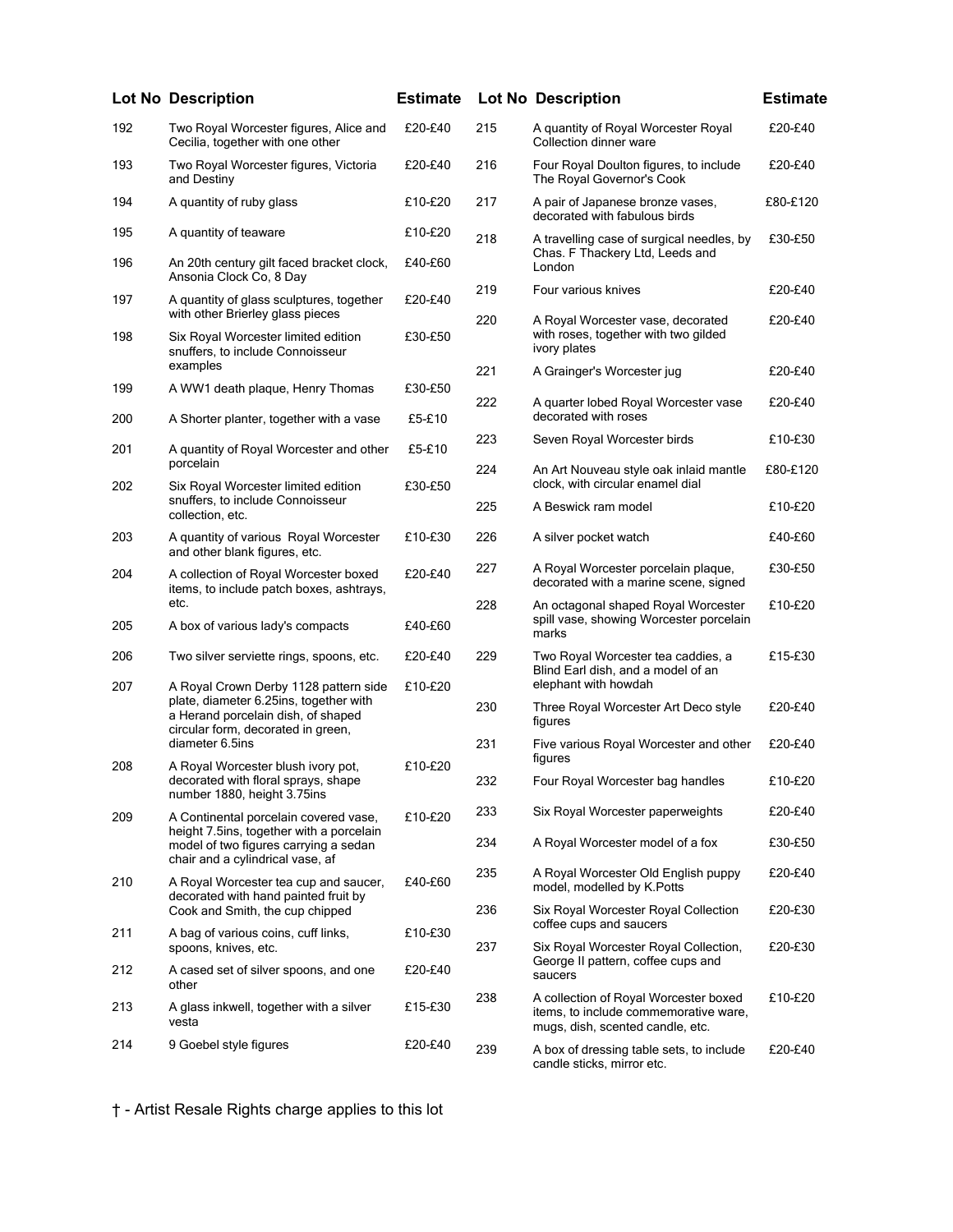|              | <b>Lot No Description</b>                                                                                                               | <b>Estimate</b> |     | <b>Lot No Description</b>                                                                      | <b>Estimate</b> |
|--------------|-----------------------------------------------------------------------------------------------------------------------------------------|-----------------|-----|------------------------------------------------------------------------------------------------|-----------------|
| 240          | A collection of glassware, to include<br>decanters, etc.                                                                                | £10-£30         | 263 | A collection of Royal Worcester<br>Evesham, and collectors' plates                             | £10-£20         |
| 241          | A bag of assorted pens                                                                                                                  | £10-£30         | 264 | A box of sundries to include collectors'<br>plates, binoculars, Japanese style                 | £10-£20         |
| 242          | A parang (from Borneo)                                                                                                                  | £20-£40         |     | plates, etc. (36716)                                                                           |                 |
| 243          | A jardinière stand                                                                                                                      | £10-£20         | 265 | A box of assorted metalware to include<br>graduated copper jugs, large pan, horn,<br>etc.      | £10-£20         |
| 244          | A collection of replica weaponry, to<br>include muskets, etc.                                                                           | £20-£40         | 266 | A box to include toy Land Rovers, train,<br>etc.                                               | £10-£20         |
| 245          | A box of Hornsea, and Hornsea style<br>novelty china (Fauna Royal)                                                                      | £10-£20         | 267 | A box of sundries to include glassware,<br>model fish, coins, etc. (37202)                     | £10-£20         |
| 246          | A suitcase containing Masonic<br>ephemera, to include apron, etc<br>together with an Indian knife                                       | £20-£40         | 268 | Silver mounted photograph frame                                                                | £30-£50         |
| 247          | A boxed violet ray hair treatment<br>machine                                                                                            | £10-£20         | 269 | Two reproduction wall clocks, and a<br>reproduction mantel clock                               | £10-£30         |
| 248          | A jewellery box, with inlaid decoration                                                                                                 | £20-£40         | 270 | A carved bookslide                                                                             | £10-£20         |
| 249          | A set of Avery scales, together with<br>weights                                                                                         | £20-£40         | 271 | A Victorian tin plate magic lantern,<br>together with a collection of coloured<br>glass slides | £40-£60         |
| 250          | A metal model of a lady                                                                                                                 | £5-£10          | 272 | Three boxes of sundry china,<br>ornaments, models, etc.                                        | £10-£20         |
| 251          | Two lamps, two door stops, large model<br>pineapple and a metal tray                                                                    | £10-£30         | 273 | A box of glassware                                                                             | £10-£20         |
| 252          | R Ash, A 19th century gilt metal sextant, £180-£220<br>with various lenses, with wooden grip,<br>engraved with makers name, in fitted   |                 | 274 | A child's plush animal push toy                                                                |                 |
| mahogany box |                                                                                                                                         |                 | 275 | A box of sundries to include frames, etc.                                                      | £10-£20         |
| 253          | Three modern mirrors                                                                                                                    | £10-£20         | 276 | A box of sundries, to include china jug,<br>enamel chamber pot, etc.                           | £10-£20         |
| 254          | A D Bell, watercolour, Return of the<br>Pilot, 10ins x 14ins, together with A D<br>Bell, watercolour, Off Penzance, 9.5ins<br>$x$ 14ins | £50-£100        | 277 | Two boxes of sundries to include<br>metalware, plane, fire iron, miniature<br>drill, etc.      | £10-£30         |
| 255          | A metal plaque of the Last Supper                                                                                                       | £5-£10          | 278 | Two boxes of assorted glassware, to<br>include decanters, etc.                                 | £5-£10          |
| $256 +$      | A signed A J Munnings print 16ins x<br>22ins, together with another Munnings                                                            | £40-£60         | 279 | A box of sundries, to include print,<br>syphon, vases, etc.                                    | £10-£20         |
|              | print entitled Gypsy Live, 19ins x 24ins<br>(D)                                                                                         |                 | 280 | A collection of smoking items, to include<br>pipes etc                                         | £10-£20         |
| 257          | Two boxes of china and glass, to<br>include cranberry, commemorative<br>ware, encrusted flowers, decanters and                          | £10-£20         | 281 | A box of assorted tea cups, saucers,<br>plates, bowls etc                                      | £10-£20         |
| 258          | cut glass examples, etc.<br>A box of assorted china, to include                                                                         | £10-£20         | 282 | A collection of glass, together with<br>collectors' plates                                     | £5-£10          |
| 259          | Portmeirion, and 19th century examples<br>A box of soft toys, to include Disney                                                         | £10-£20         | 283 | A box of china, to include collectors'<br>plates, Royal Worcester jug, etc.                    | £10-£20         |
|              | examples                                                                                                                                |                 | 284 | A box of sundry tools, lamp, bedpan,<br>etc.                                                   | £5-£10          |
| 260          | Two boxes of china, to include<br>collectors' plates, Royal Worcester,<br>Evesham, etc.                                                 | £15-£30         | 285 | A box of china, to include Royal Albert,<br>model elephant, Cantonese style ginger             | £10-£30         |
| 261          | A box of assorted porcelain, to include                                                                                                 | £5-£10          |     | jar, etc.                                                                                      |                 |
|              | 19th century cups and saucers, a Laura<br>Knight commemorative mug, etc                                                                 |                 | 286 | An oval porcelain pierced basket,<br>supported by two cherubs, together with                   | £10-£20         |
| 262          | A box of teaware, to include trio sets,<br>Old Toby, Minton, Coalport, Royal<br>Albert, etc.                                            | £10-£20         |     | another bowl with frilly edge and<br>encrusted with hops and an oval<br>modern planter         |                 |

etc. jar, etc. modern planter

<sup>† -</sup> Artist Resale Rights charge applies to this lot

|     | <b>Lot No Description</b>                                                                                                                                              | <b>Estimat</b> |
|-----|------------------------------------------------------------------------------------------------------------------------------------------------------------------------|----------------|
| 263 | A collection of Royal Worcester<br>Evesham, and collectors' plates                                                                                                     | £10-£20        |
| 264 | A box of sundries to include collectors'<br>plates, binoculars, Japanese style<br>plates, etc. (36716)                                                                 | £10-£20        |
| 265 | A box of assorted metalware to include<br>graduated copper jugs, large pan, horn,<br>etc.                                                                              | £10-£20        |
| 266 | A box to include toy Land Rovers, train,<br>etc.                                                                                                                       | £10-£20        |
| 267 | A box of sundries to include glassware,<br>model fish, coins, etc. (37202)                                                                                             | £10-£20        |
| 268 | Silver mounted photograph frame                                                                                                                                        | £30-£50        |
| 269 | Two reproduction wall clocks, and a<br>reproduction mantel clock                                                                                                       | £10-£30        |
| 270 | A carved bookslide                                                                                                                                                     | £10-£20        |
| 271 | A Victorian tin plate magic lantern,<br>together with a collection of coloured<br>glass slides                                                                         | £40-£60        |
| 272 | Three boxes of sundry china,<br>ornaments, models, etc.                                                                                                                | £10-£20        |
| 273 | A box of glassware                                                                                                                                                     | £10-£20        |
| 274 | A child's plush animal push toy                                                                                                                                        |                |
| 275 | A box of sundries to include frames, etc.                                                                                                                              | £10-£20        |
| 276 | A box of sundries, to include china jug,<br>enamel chamber pot, etc.                                                                                                   | £10-£20        |
| 277 | Two boxes of sundries to include<br>metalware, plane, fire iron, miniature<br>drill, etc.                                                                              | £10-£30        |
| 278 | Two boxes of assorted glassware, to<br>include decanters, etc.                                                                                                         | £5-£10         |
| 279 | A box of sundries, to include print,<br>syphon, vases, etc.                                                                                                            | £10-£20        |
| 280 | A collection of smoking items, to include<br>pipes etc                                                                                                                 | £10-£20        |
| 281 | A box of assorted tea cups, saucers,<br>plates, bowls etc                                                                                                              | £10-£20        |
| 282 | A collection of glass, together with<br>collectors' plates                                                                                                             | £5-£10         |
| 283 | A box of china, to include collectors'<br>plates, Royal Worcester jug, etc.                                                                                            | £10-£20        |
| 284 | A box of sundry tools, lamp, bedpan,<br>etc.                                                                                                                           | £5-£10         |
| 285 | A box of china, to include Royal Albert,<br>model elephant, Cantonese style ginger<br>jar, etc.                                                                        | £10-£30        |
| 286 | An oval porcelain pierced basket,<br>supported by two cherubs, together with<br>another bowl with frilly edge and<br>encrusted with hops and an oval<br>modern planter | £10-£20        |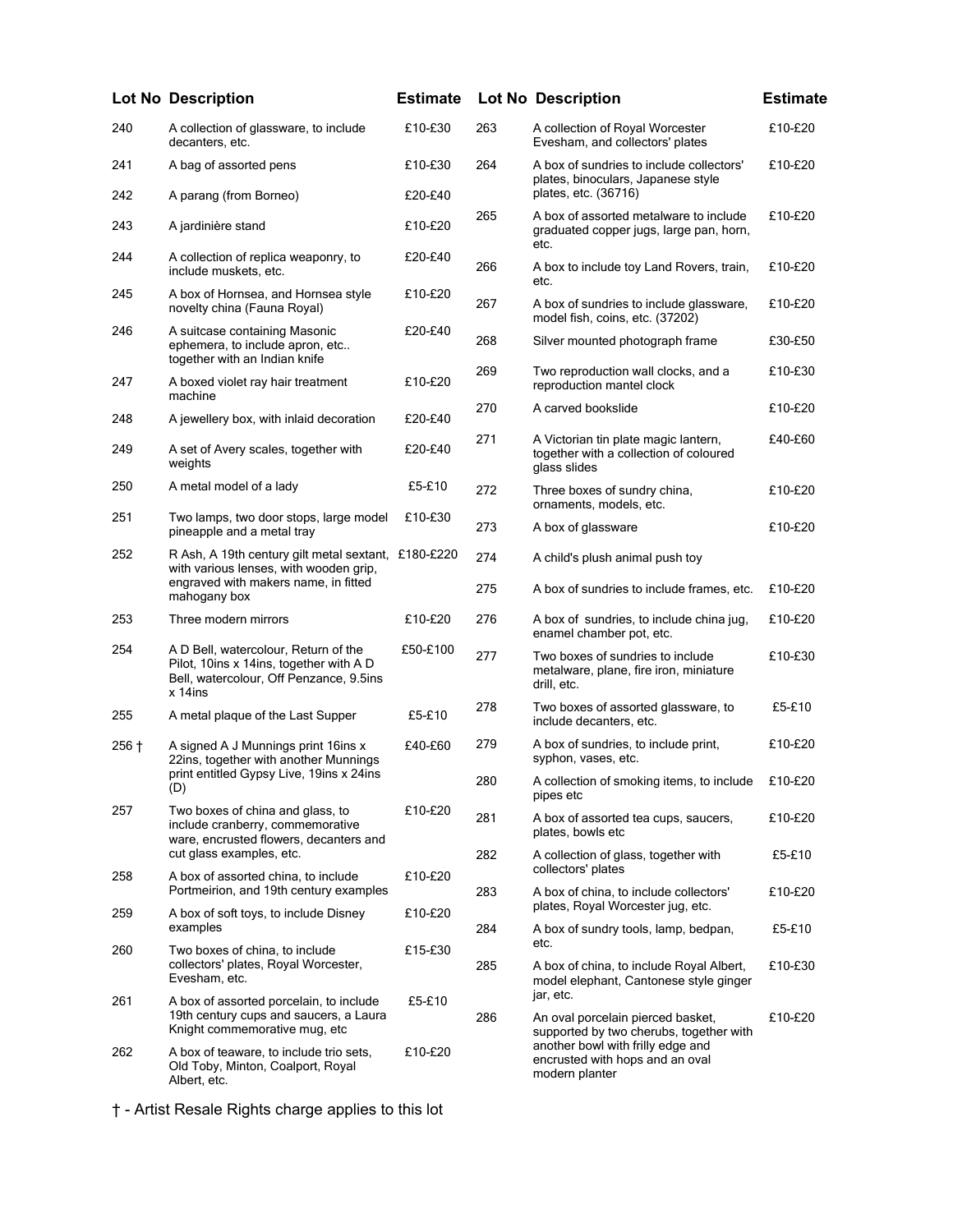|     | <b>Lot No Description</b>                                                                              | <b>Estimate</b> |      | <b>Lot No Description</b>                                                                                       | <b>Estimate</b> |
|-----|--------------------------------------------------------------------------------------------------------|-----------------|------|-----------------------------------------------------------------------------------------------------------------|-----------------|
| 287 | A box of china, decorated with blue rim                                                                | £10-£20         | 312  | A coal scuttle and fire dogs                                                                                    | £10-£20         |
| 288 | An Eastern design mirror, with carved<br>fret decoration to the top, 31ins x 23ins                     | £30-£50         | 313  | A box to include jelly moulds, figures,<br>stair rods, etc., together with a Sherry                             | £10-£20         |
| 289 | An Eastern design cushion framed<br>mirror, with bevelled plate, 23ins x<br>29ins                      | £20-£40         | 314  | drinks barrel<br>A box of china, to include Wedgwood,<br>and 19th century style blue and white                  | £10-£20         |
| 290 | Three boxes of sundry china and glass                                                                  | £10-£20         |      | plates                                                                                                          |                 |
| 291 | A pair of modern, 1920's style, wall<br>lights                                                         | £10-£20         | 315  | Two boxes of sundry metalware,<br>together with Naval cap, boxing gloves,<br>Pelham puppet, fishing flies, etc. | £10-£20         |
| 292 | A micrometer, microscope and<br>draughtsman set                                                        | £10-£20         | 316  | A box of assorted metalware, to include<br>green pottery vase, Pewter mugs, etc.                                | £10-£20         |
| 293 | A box of sundries, to include Tonka<br>truck                                                           | £10-£20         | 317  | A collection of textiles, to include rug,<br>cushion, saddle bag, etc.                                          | £40-£80         |
| 294 | Three boxes of sundries to include<br>glassware, pewter, metalware (37097)                             | £10-£20         | 318  | A collection of 20th century<br>photographs (copyright with<br>photographer)                                    | £10-£20         |
| 295 | A box of sundries to include toy,<br>modern clock, etc. (37202)                                        | £10-£20         | 319  | A bookcase of books                                                                                             | £10-£20         |
| 296 | A pair of large vases, decorated in blue<br>and white with buildings in landscape,<br>af, height 22ins | £10-£20         | 320  | Three watercolours, to include two by C<br>J Keats, and another by Starling                                     | £20-£40         |
| 297 | Two boxes of assorted china, to include<br>clock, Winton, etc.                                         | £10-£20         | 321  | Frank Holme, pair of oval oil on board,<br>moorland scenes                                                      | £30-£50         |
| 298 | A box of assorted silver plate, flatware,<br>etc.                                                      | £10-£20         | 321A | An advertising box, for Collins Bros,<br>Evesham                                                                | £10-£20         |
| 299 | A box of fishing ephemera                                                                              | £20-£40         | 321B | A silver plated tray                                                                                            | £5-£10          |
| 300 | A box of cut glass wine goblets                                                                        | £10-£20         | 322  | A box of tea ware                                                                                               | £5-£10          |
| 301 | A collection of flatware, to include silver<br>spoons                                                  | £10-£20         | 323  | A box of books                                                                                                  | £10-£20         |
| 302 | A bag of assorted playing cards                                                                        | £10-£20         | 324  | A collection of flatware, etc.                                                                                  | £5-£10          |
| 303 | A box of assorted Limoges porcelain                                                                    | £10-£20         | 325  | A box of china, to include Shelley                                                                              | £10-£20         |
| 304 | An American cowboy hat                                                                                 | £10-£20         | 326  | A box of assorted china, to include<br>Paragon, Henry Wheatcroft pattern                                        | £10-£20         |
| 305 | A model canon, on a wheeled wooden<br>base                                                             | £30-£50         | 327  | Two boxes of assorted Royal<br>Worcester, to include wall pockets,<br>collectors' plates, Evesham, etc.         | £20-£40         |
| 306 | A doll, dressed in a wedding dress                                                                     | £5-£10          | 328  | A box of assorted sundries to include                                                                           | £5-£10          |
| 307 | A mahogany tray                                                                                        | £20-£40         |      | ice skates, mincer, commemorative<br>newspapers, etc.                                                           |                 |
| 308 | A saddle bag                                                                                           | £10-£20         | 329  | A collection of Edwardian photograph<br>albums, together with a daguerreotype,                                  | £20-£40         |
| 309 | Roma, a book of Italian classical<br>pictures of Renaissance artists,                                  | £40-£80         | 330  | and a map<br>Four shelves of books (36395)                                                                      | £10-£20         |
|     | together with a bound volume, Italy<br>1873, containing photographs of                                 |                 | 331  | Five shelves of books                                                                                           | £5-£10          |
|     | Renaissance paintings and assorted<br>photographs of the Vatican and Italian<br>museums, etc.          |                 | 332  | Large collection of books                                                                                       | £10-£20         |
| 310 | A box of assorted sundries to include<br>Whitbread crate, tools, wash jug and                          | £10-£20         | 333  | P H Ellis, watercolour, figures outside a<br>mill, 19ins x 13.5ins                                              | £10-£20         |
| 311 | bowl, and record player                                                                                | £30-£50         | 334  | James Horne, hunting scene (35956)                                                                              | £5-£10          |
|     | A box of Action Man figures, from the<br>1970's and 1980's                                             |                 |      |                                                                                                                 |                 |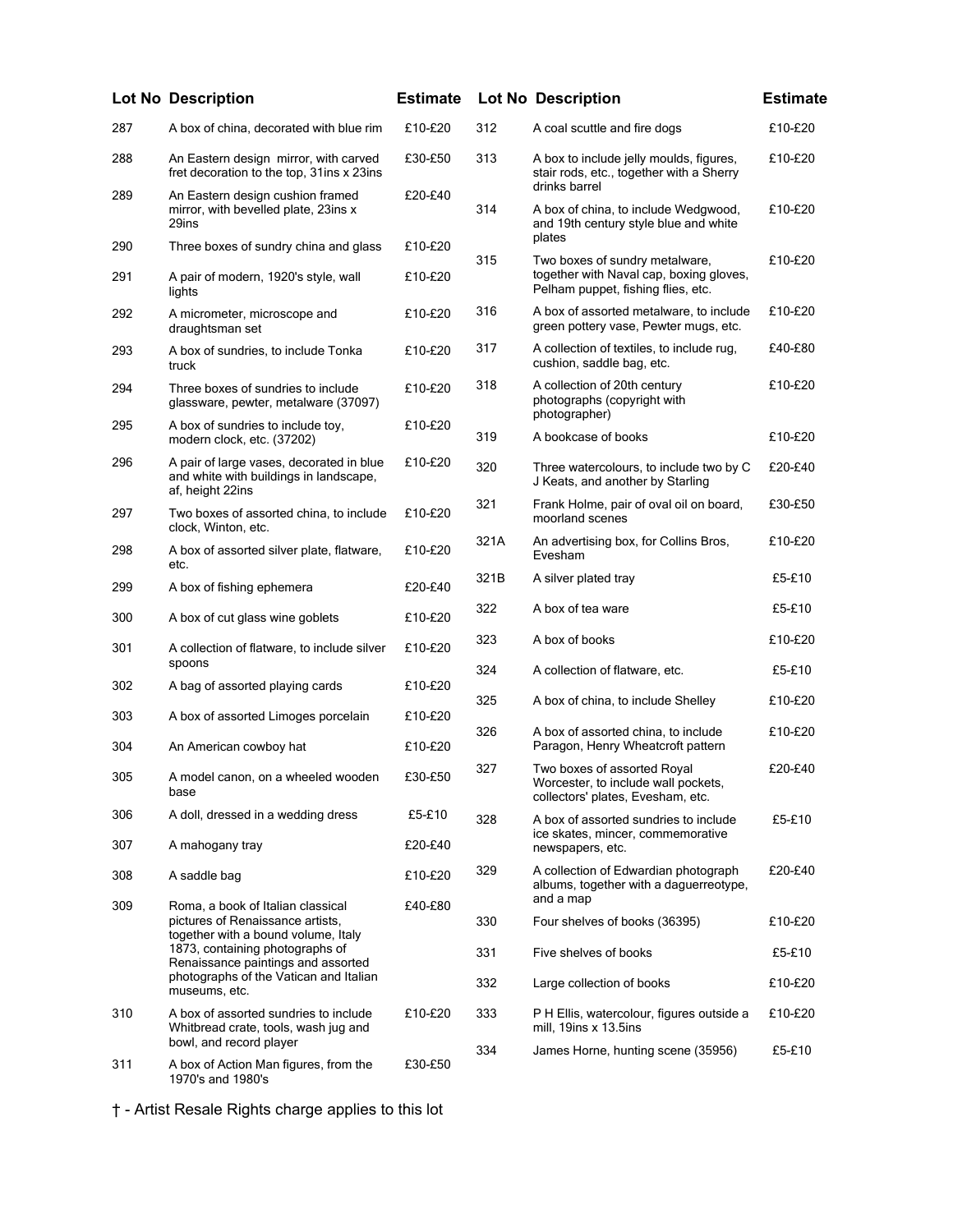|     | <b>Lot No Description</b>                                                                   | <b>Estimate</b> |     | <b>Lot No Description</b>                                                                                                              | <b>Estimate</b> |
|-----|---------------------------------------------------------------------------------------------|-----------------|-----|----------------------------------------------------------------------------------------------------------------------------------------|-----------------|
| 335 | Model of a boat                                                                             | £5-£10          | 361 | A British Navy issue Diver's Knife, John<br>Nowill and Sons, Sheffield with NATO                                                       | £150-£200       |
| 336 | A Worcester jardinière, af                                                                  | £5-£10          |     | sheath                                                                                                                                 |                 |
| 337 | Three warming pans, and a pair of<br>bellows                                                | £5-£10          | 362 | A Scottish dirk, together with a Stiletto<br>knife, with brass handled and tooled<br>leather sheath                                    | £60-£90         |
| 338 | A collection of fishing related<br>ephemera, to include reels, net, etc.                    | £10-£20         | 363 | Two First World War medals,                                                                                                            | £40-£60         |
| 339 | Two boxes of assorted prints, mirror,<br>pictures, and loose examples                       | £10-£20         | 364 | A 1960s Tag Heuer 1/100 of a second<br>stop watch,                                                                                     | £30-£50         |
| 340 | John Harris, watercolour, together with<br>two other pictures                               | £10-£20         | 365 | A collection of silver bracelets, together<br>with a necklace and propelling pencil                                                    | £20-£30         |
| 341 | A collection of pictures, to include Spy<br>print                                           | £10-£20         | 366 | A 15ct gold brooch, set with<br>aquamarine and pearls                                                                                  | £40-£60         |
| 342 | A box of prints, pictures, etc.                                                             | £10-£20         | 367 | A boxed flute, Lewington, model S81                                                                                                    | £30-£50         |
| 343 | A copper jug, and jam pan, together<br>with a lock                                          | £10-£20         | 368 | A Jules Richard 3D Verascope<br>Camera, fitted with Carl Zeiss lenses                                                                  | £250-£300       |
| 344 | A collection of pictures, to include three<br>boxes of prints.                              | £10-£20         | 369 | A collection of cuff links, to include<br>Guinness examples, silver Maltese                                                            | £20-£40         |
| 345 | Two pastels of scenes around the<br><b>Malvern Hills</b>                                    | £10-£20         |     | cross examples, two pairs of Abelone<br>'Doctors' cufflinks                                                                            |                 |
| 346 | A collection of mirrors and frames                                                          | £5-£10          | 370 | A Tyrolean walking stick with badges,<br>together with two ice axe walking sticks                                                      | £5-£10          |
| 347 | A collection of continental models, to<br>include Cappadimonte, and Goebel<br>examples      | £10-£20         | 371 | A Denon PMA 250III Amplifier together<br>with a Yamaha RX 396RDS Surround<br>sound System, speakers, sub- woofer<br>and remote control | £80-£120        |
| 348 | A Doulton jug, decorated with ships                                                         | £10-£20         | 372 | A Fencing Foil                                                                                                                         | £5-£10          |
| 349 | A collection of glass, to include<br>Caithness examples                                     | £20-£40         | 373 | A Bosch garden shredder                                                                                                                | £10-£20         |
| 350 | An oil lamp                                                                                 | £5-£10          | 374 | An LG washing machine                                                                                                                  | £5-£10          |
| 351 | A sword, made in India                                                                      | £10-£20         | 375 | A collection of sticks, together with a<br>fencer's foil                                                                               | £10-£20         |
| 352 | A Victorian style sword stick                                                               | £40-£80         | 376 | Three canes, with horn handles, one                                                                                                    | £20-£40         |
| 353 | A Chinese 'Coolie' hat and calligraphy<br>brushes, together with painting rollers           | £10-£20         |     | stamped with a name and Kandersteg,<br>Gemmi Pass                                                                                      |                 |
| 354 | An Antique Chinese calligraphy brush<br>with red stone handle                               | £30-£50         | 377 | A collection of spilt cane fishing rods<br>and fishing ephemera                                                                        | £20-£40         |
| 355 | An Antique Chinese Abacus                                                                   | £20-£40         | 378 | Two ammunition boxes                                                                                                                   | £10-£20         |
| 356 | An Antique Chinese calligraphy brush<br>with engraved bone handle                           | £30-£50         | 379 | A 'Giraffe' style floor lamp, with multi<br>coloured shades                                                                            | £10-£20         |
| 357 | A metal car mascot, of a bird on a<br>branch, height 7.5ins                                 | £30-£50         | 380 | A box of china, metalware etc                                                                                                          | £15-£30         |
| 358 | A Vintage metal car mascot, of an<br>eagle, height 2.5ins                                   | £30-£50         | 381 | A collection of silver medallions,<br>jewellery etc                                                                                    | £80-£120        |
| 359 | A Chinese marble neck/head rest, width                                                      | £20-£40         | 382 | A collection of jewellery, buckles etc                                                                                                 | £50-£100        |
|     | 11ins                                                                                       |                 | 383 | A set of four children's plastic and metal<br>stacking chairs                                                                          | £15-£30         |
| 360 | An Arabic Jambiya dagger, with horn<br>handle inset with coins, and white metal<br>scabbard | £50-£100        | 384 | Stephen Doig, limited edition colour<br>print, Wonderful Life Sir Cliff Richard<br>OBE, 22ins x 17ins                                  | £10-£20         |